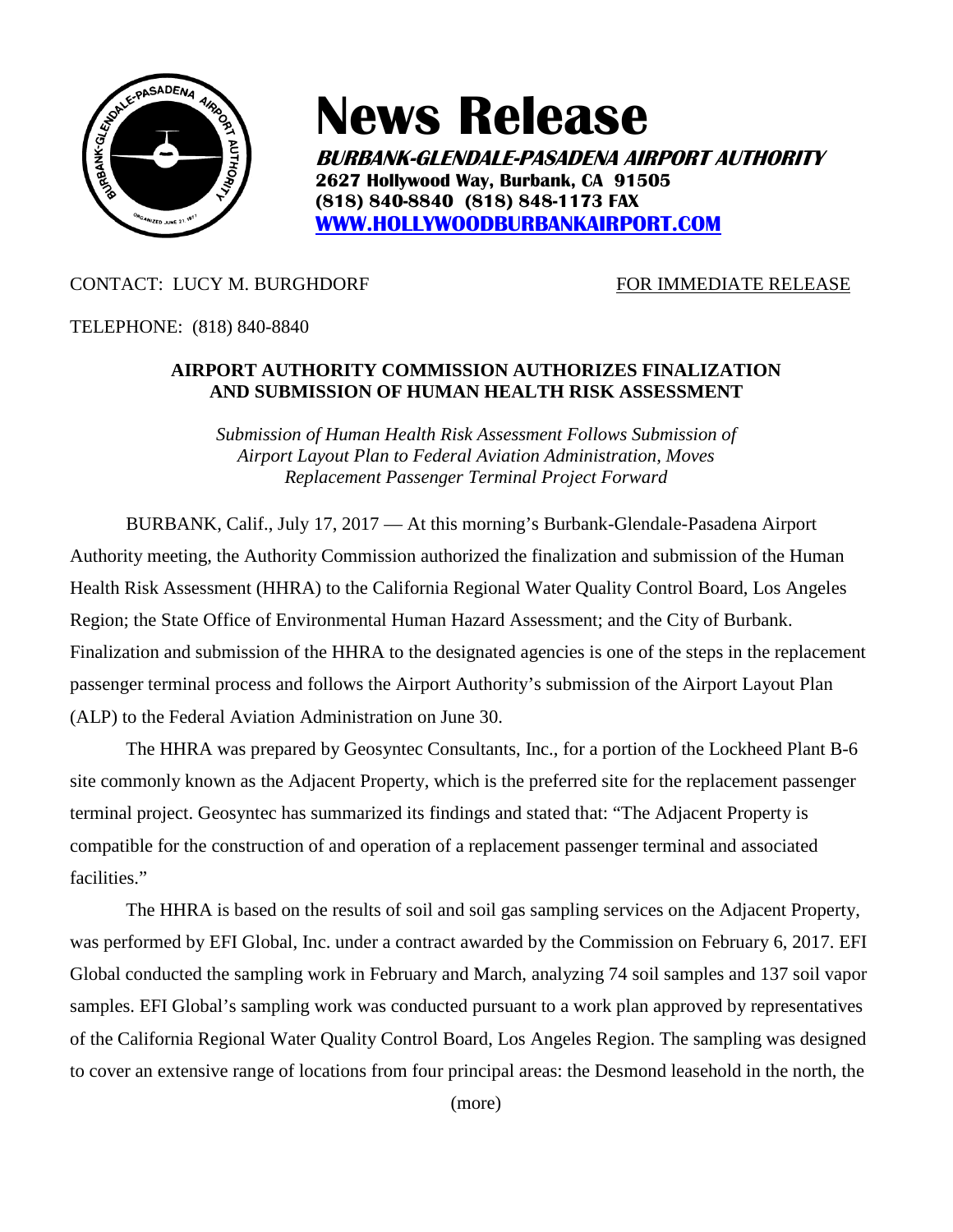### AUTHORITY APPROVES HHRA FINALIZATION AND SUBMISSION 07/17/17  $2 - 2 - 2 - 2$

unpaved central portion of the property, the employee lot, and the Lot A parking location to the southern portion of the Adjacent Property (designated as "Lot A East" on the attached map). Two accredited environmental laboratories analyzed the samples and EFI Global prepared a 12,700-page summary report, including all laboratory reports, boring logs, chain-of-custody documents and waste disposal manifests.

The HHRA utilizes risk screening levels to calculate the potential health risks to two types of individuals: construction contractor employees building the proposed project and future employees at the replacement passenger terminal, including vendor employees, Transportation Security Administration staff and others. Risk screening levels determine whether the risk posed by chemicals detected in the environment is at a *de minimis* level or is at a level that would require a more detailed site-specific review.

Based upon standard screening levels published by both the California Environmental Protection Agency and the United States Environmental Protection Agency, Geosyntec has concluded that the calculated cancer risks and noncancer hazard indexes are at or below the *de minimis* level for construction workers and Airport workers. Because the calculated cancer risk and noncancer hazard indexes are below *de minimis* levels for full-time Airport workers, Geosyntec's report concludes that "the risk and hazard to an occasional Airport visitor would also be below *de minimis* levels."

Geosyntec has also recommended that the Authority implement a Soil Management Plan to minimize soil and dust exposure to both the construction workers and to neighboring property owners and users. The Authority has already committed to implementing a Soil Management Plan as part of project design features contained in the Final Environmental Impact Report and the Development Agreement for the replacement passenger terminal project, and Geosyntec can assist in recommending specific measures to further reduce exposure during the construction phase. This recommendation is not based upon a particular risk level, but rather is intended as a further proactive measure to further reduce potential exposures during the construction process.

The HHRA is now available to the public on the Airport's replacement passenger terminal website, [BURreplacementterminal.com.](http://www.burreplacementterminal.com/) If the agencies to whom the HHRA is submitted request minor revisions, such as additional tables for data display, a modified HHRA will be provided to the City of Burbank and be made available on the replacement passenger terminal website for public inspection.

(more)